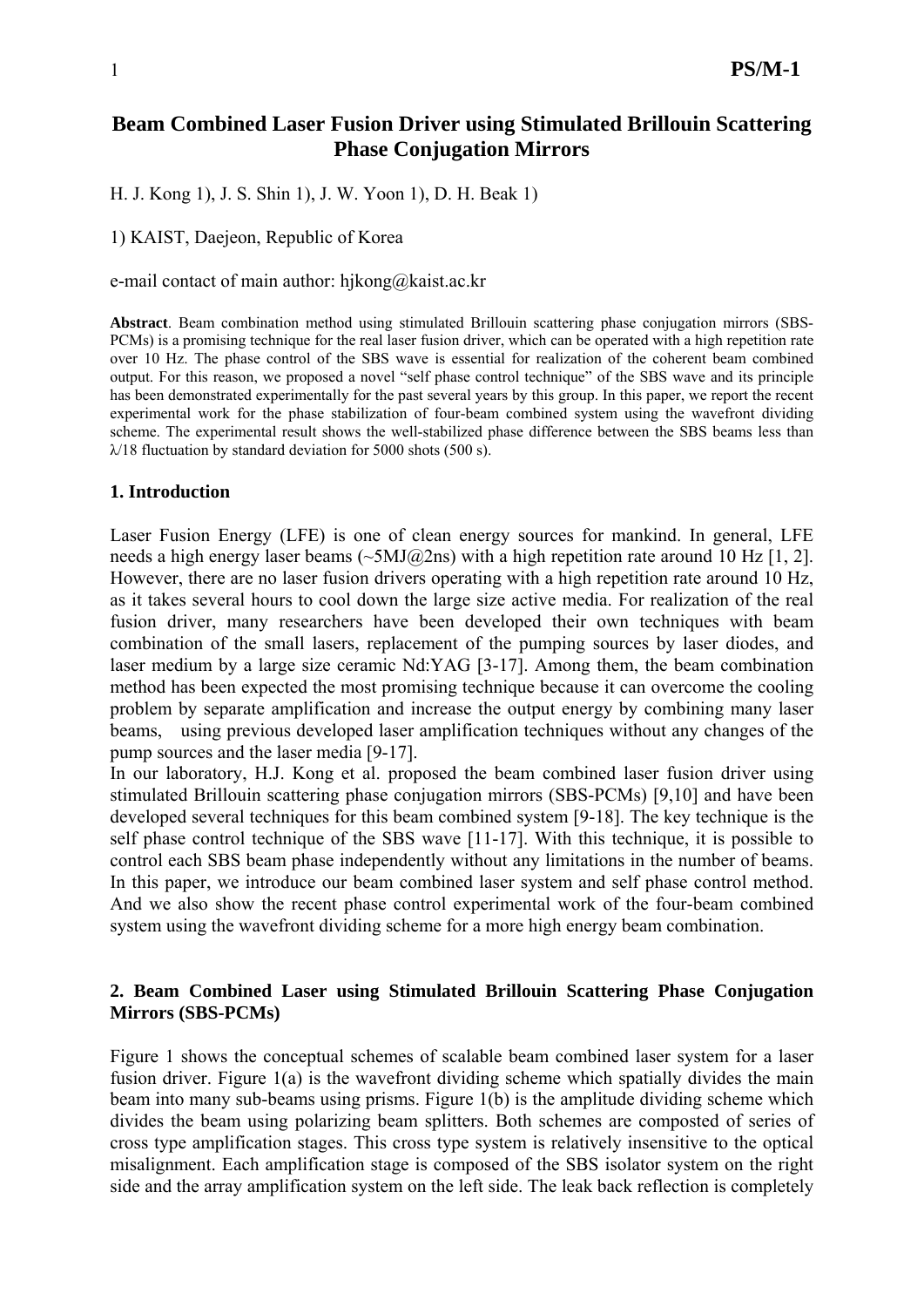cut off by the SBS isolators. And the beam energy is separately amplified in the array amplification system. This separate amplification does not need large size active media so that the whole system can be operated with a high repetition rate. Furthermore, the high quality beam can be also obtained from the SBS-PCMs used instead of normal mirrors, which compensate the thermally induced wavefront distortion in the amplifiers.



*FIG. 1.Conceptual schemes of scalable beam combined laser system for a laser fusion driver: (a) wavefront dividing scheme, (b) amplitude dividing scheme* 

### **3. Self Phase Control of SBS Wave**

The phase of the SBS wave is naturally random because SBS is generated from the acoustic noise [19]. For coherent beam combination, the phase of the SBS wave should be locked. For this reason, beam combination researchers have been developed the phase locking techniques, such as beam overlapping [6, 7], backseeding [8], and Brillouin enhanced four-wave mixing [20]. In our laboratory, H. J. Kong et al. proposed a new SBS phase control technique, so called "self phase control technique" [11]. This self phase control method can effectively control the phase of each SBS beam, while the backseeding method destructs the phase conjugation and the overlapping and the four-wave mixing methods cannot be applied to the many-beam combination over 10 due to the complicated optical setup.

Figure 2 shows two types of self phase control methods. Both types have a concave feedback mirror for reflecting the front part of the incident pump pulse. This count propagating font part interferes with the rest of the incident pump pulse, and generates the electro-magnetic standing wave inside the SBS cell. This standing wave determines the ignition position of the acoustic wave to one of the nodal points of the standing wave. Therefore, the phase of the ignited acoustic wave can be locked while the phase difference between the nodal points is equal to integer times  $2\pi$ . Locking the phase of the acoustic wave, the phase of the SBS wave is also locked because the phase of the pump wave is also determined.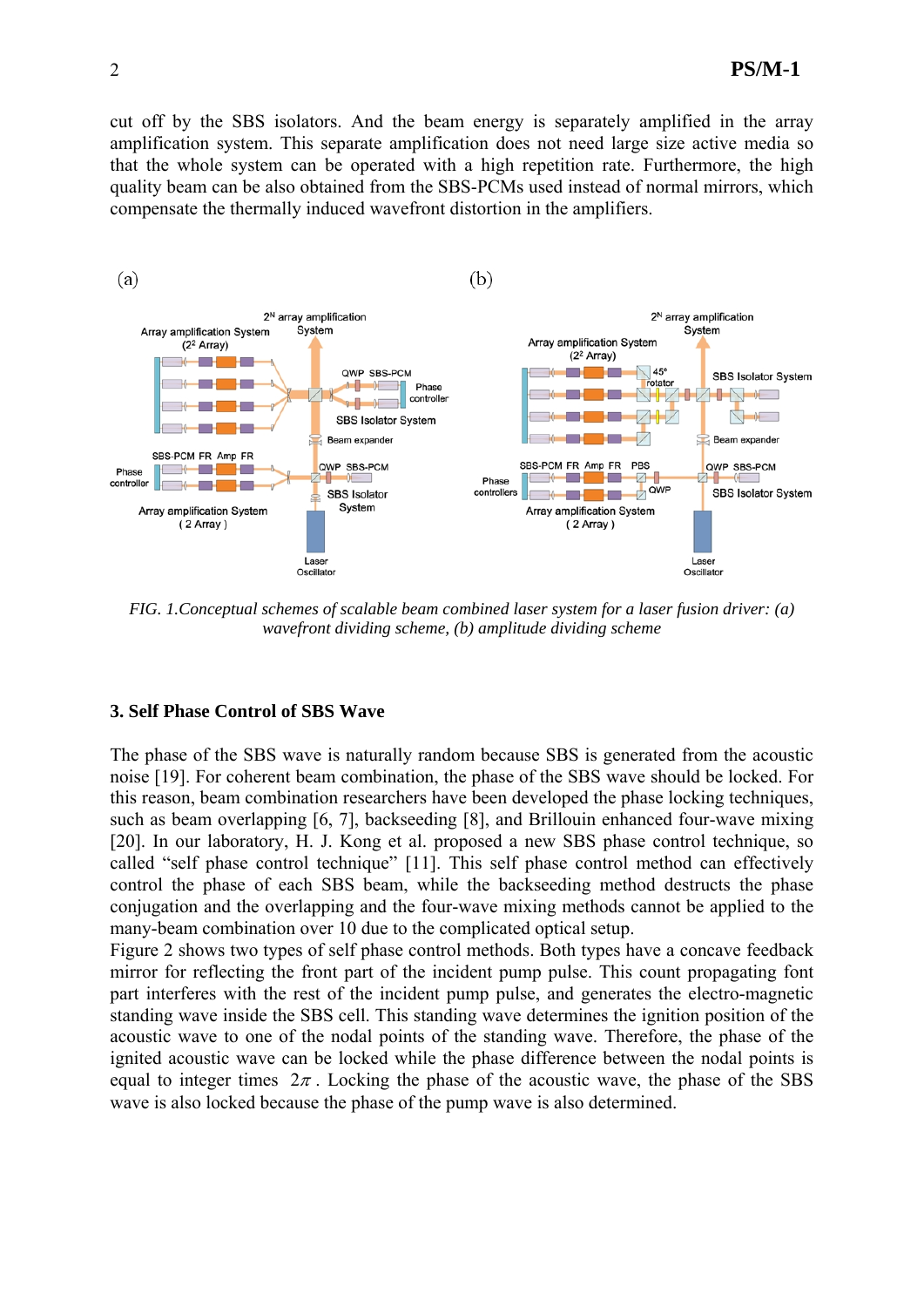

*FIG. 2. Self Phase Control Methods: (a) Concentric type, (b) Confocal type.* 

In our previous works, the experiments were performed to demonstrate the principle of the SBS self phase control with the amplitude dividing scheme, and the well-controlled phase was obtained by measuring the interference pattern of two SBS beams during several hundred shots [11-13]. The relative phase difference was stabilized with  $\lambda/36$  fluctuation by standard deviation during 220 shots (22 s) as shown in Fig. 3. However, in the wavefront dividing scheme, a little poor stabilized phase was obtained with  $\lambda/7.4$  fluctuation during 238 shots (23.8 s) because the divided subpump beams have the fluctuating energies for every shot due to the beam pointing effect of the laser source [11-13].



*FIG. 3. The relative phase difference and the mosaic intensity profile of the interference patterns between two SBS waves during 220 laser shots (22 s), using the amplitude dividing beam combination.*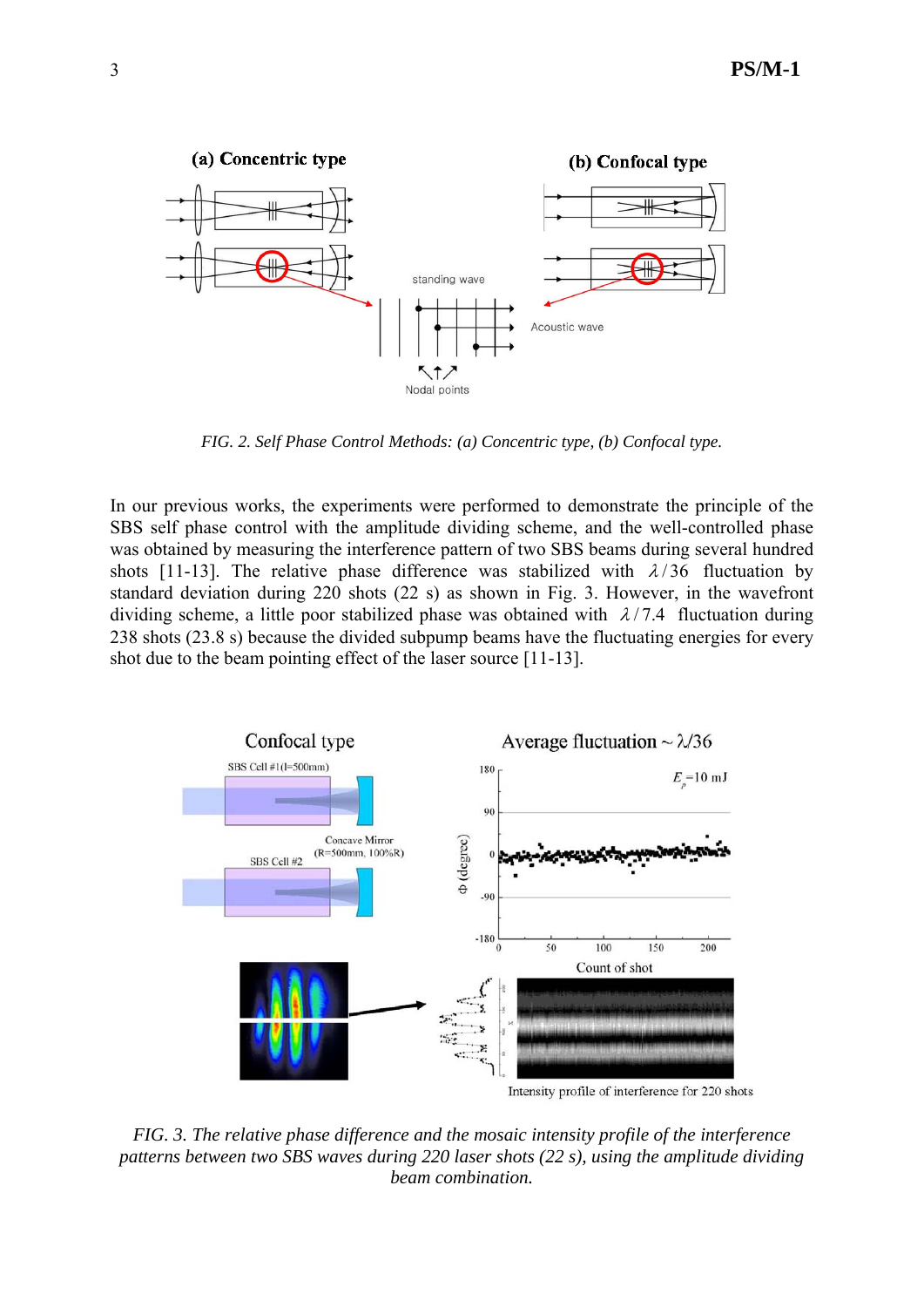

#### **4. Four-beam Combined System – Wavefront Dividing**

*FIG. 4. Four-beam combination system with wavefront division: A; four-beam aperture, PBS; Polarizing Beam Splitter, BS; Beam Splitter, M; Mirror W; Wedged Window, FR; Faraday Rotator, CM; Concave Mirror, PZT; Piezoelectric Translator.* 

The experimental setup for the four-beam combined system with the wavefront division is shown schematically in Fig. 4. The Nd:YAG laser oscillator generates a single longitudinal mode Q-switched laser beam with 1064 nm wavelength and 10 Hz pulse repetition rate. At first, the beam from the oscillator is spatially divided into sub-beams at the aperture (A), which has four circular holes of  $\sim$ 7 mm diameter, after expansion by four times using spherical lenses. The beam expansion and the use of the aperture (A) can reduce the beam pointing fluctuation of the laser source. The divided sub-beams initially have *p-*polarizations and pass though the polarizing beam splitter (PBS). Each sub-beam is separately split into four parts using prisms and mirrors (M) and reflected by the self phase controlled SBS-PCM, which is composed of a SBS cell filled with FC-75 liquid (3M Company) and a concave mirror (CM) for generation of the standing wave. Passing though the Faraday rotators (FR) twice, the reflected sub-beams retrace to the PBS and are spatially recombined with *s*polarizations.

The phase relation between the SBS beams were measured for every laser shots from the movement of interference patterns formed by the reference SBS beam and other SBS beams. The reference SBS beam was obtained from the small reflection of one SBS beam (Beam 4) using an uncoated wedged glass window (W) as shown in Fig. 4. This reflected reference beam was expanded by four times and generated the interference pattern of three other SBS beams (Beam 1, Beam 2, and Beam 3) and the reference beam (Beam 4), as shown in Fig.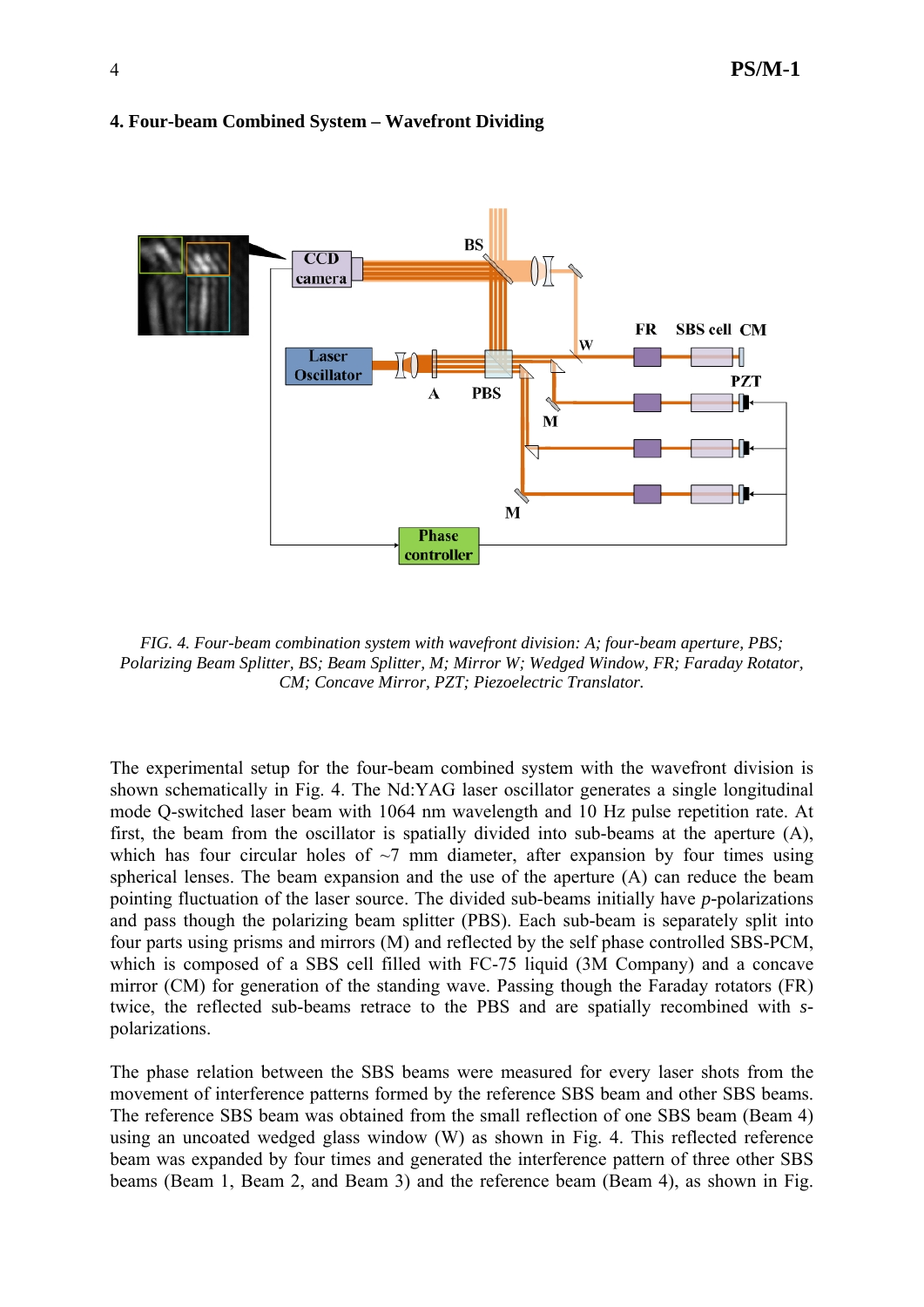5(b). And the output beam profile of the four-beam combined system shown in Fig. 5(a) was also measured at the output part of the whole system.

Although the self phase control method was used for the phase stabilization, there existed a long-term phase fluctuation of the SBS wave due to the thermal convection of the liquid SBS medium. This slowly varying long-term phase fluctuation can be easily compensated by active controls of the concave mirror positions of SBS-PCMs. Hence, three PZTs (Piezoelectric Translators) were attached to concave mirrors and adjust the positions of concave mirrors to match their phases to the reference beam as shown in Fig. 4. These PZTs were actively controlled by PZT controllers after measurement of the phase differences between the reference beam and the other beams.



*FIG. 5. (a) Four-beam combined output beam profile and (b) the interference patterns of the SBS beams (Beam 1, Beam 2, and Beam 3) with the reference SBS beam (Beam 4).*

Figure 6 shows the mosaic intensity profiles of interference patterns and the calculated phase differences during 5000 shots (500 s) between the reference beam and (a) Beam 1, (b) Beam 2, and (c) Beam 3, respectively. In this experiment, the pump beam energy incident on each SBS cell was  $\sim$ 10 mJ. With long-term phase stabilization method, the phase differences between the reference beam and Beam 1, Beam 2, and Beam 3 were well-stabilized with  $\lambda/18.7$ ,  $\lambda/18.5$ , and  $\lambda/22.6$ , respectively. This experimental result shows the more improved phase stabilization of the SBS beam for the wavefront dividing scheme.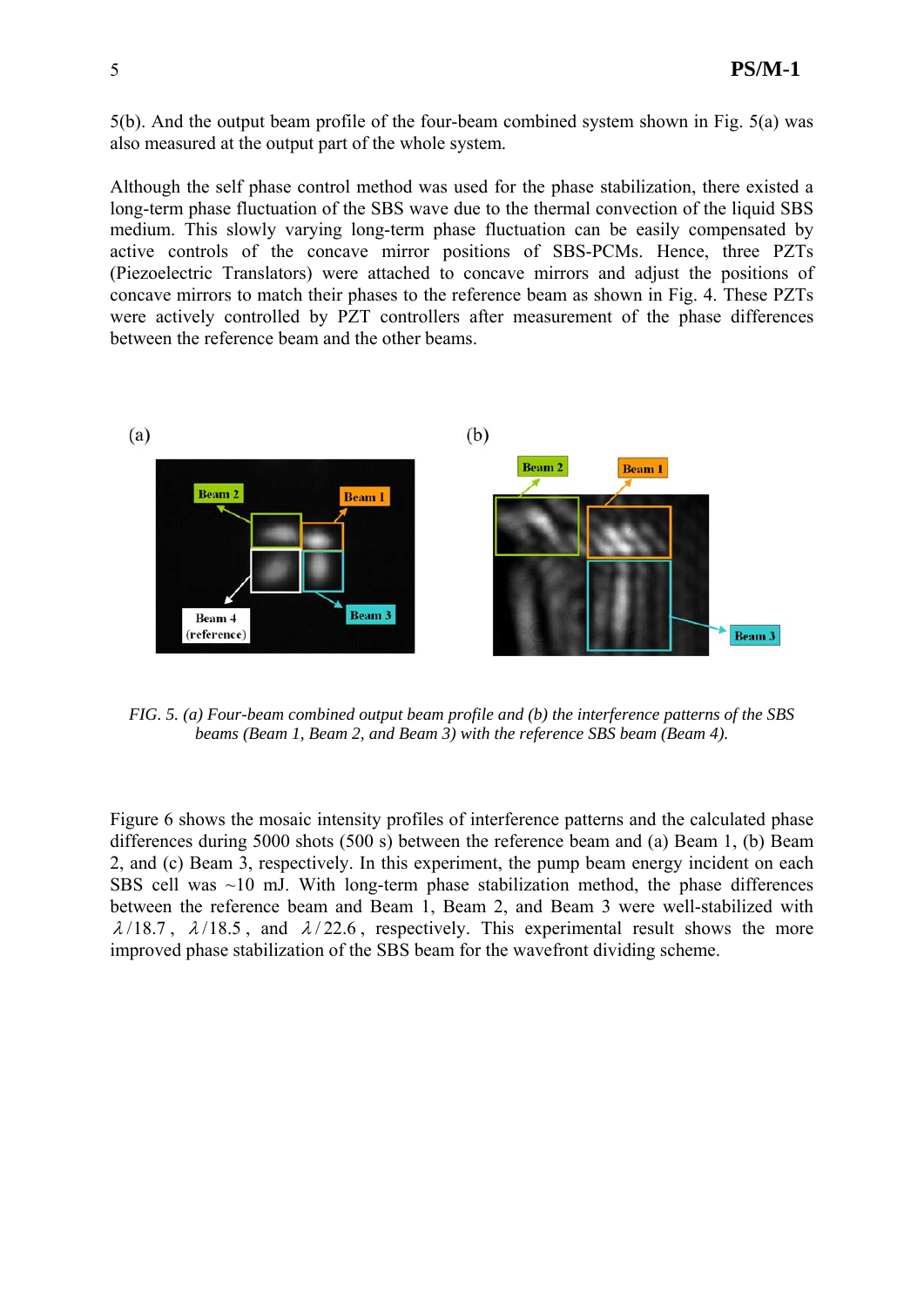

*FIG. 6. Mosaic intensity profiles of the interference patterns, and the phase differences during 5000 shots (500 s) between the reference beam and (a) Beam 1, (b) Beam 2, and (c) Beam 3.*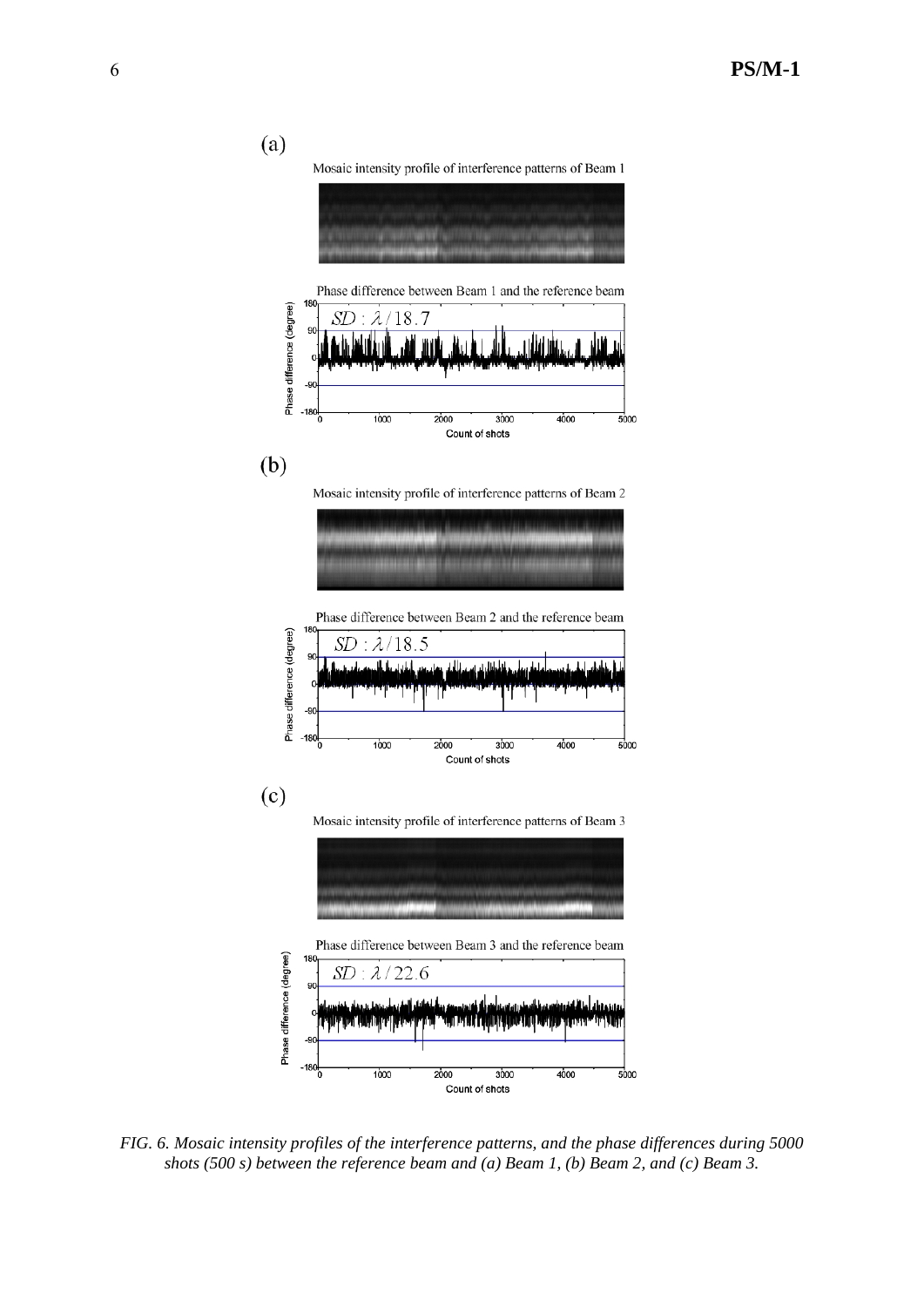### **6. Conclusions**

In conclusion, we have been developed the self phase control technique of SBS wave for realization of the real fusion driver using the beam combination with stimulated Brillouin scattering phase conjugation mirrors. With the self phase control technique and the long-term phase stabilization method using an active control of the PZT mirror, it was demonstrated that the four-beam combined system for the further energy scaling-up can really work. The experimental result shows the well-stabilized phase difference between the SBS beams less than  $\lambda/18$  fluctuation by standard deviation for 5000 shots (500 s). On the basis of this experimental work, it is expected that much higher output energy with a high repetition rate around 10 Hz can be obtained by combining many beams of  $\sim$  100 J energies for the laser fusion driver.